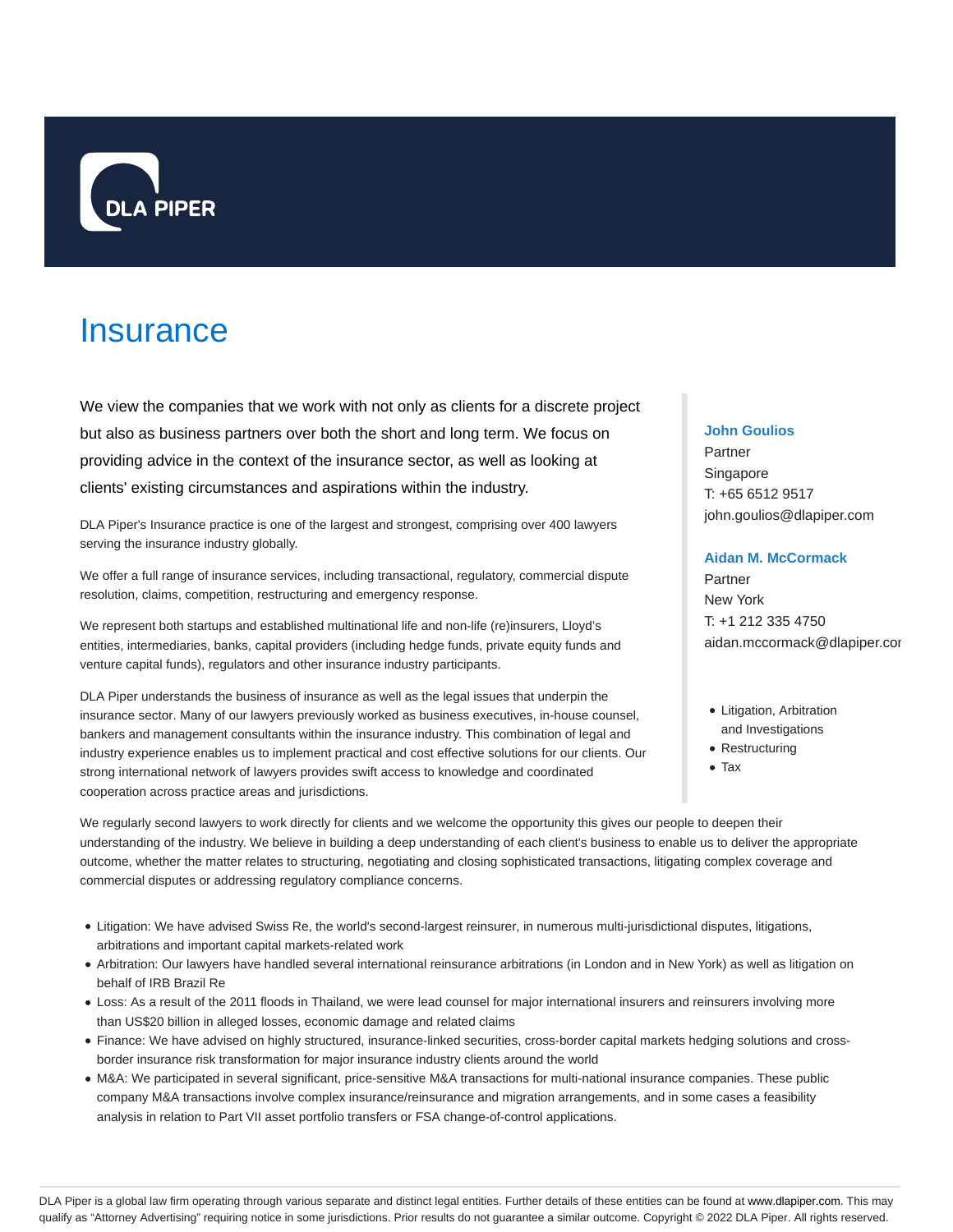# **Publications**

**eSignature and ePayment News and Trends**

## 30 June 2022 ESIGNATURE AND EPAYMENT NEWS AND TRENDS

Identity fraud is the basis of the first lawsuit filed in connection with a notarial act performed using remote online notarization.

**Dobbs v. Jackson Women's Health : Implications for business of a post-Roe landscape**

#### 23 June 2022

Dobbs raises a number of important questions for companies and entities.

**Blockchain and Digital Assets News and Trends**

## 16 June 2022 BLOCKCHAIN AND DIGITAL ASSETS NEWS AND TRENDS

Responsible Financial Innovation Act, the new proposed crypto regulation bill, provides some clarity on tax issues.

**Blockchain and Digital Assets News and Trends**

## 23 May 2022 BLOCKCHAIN AND DIGITAL ASSETS NEWS AND TRENDS

OECD releases public consultation document on crypto tax reporting in effort to increase transparency.

**Case Note - Tushita Technologies Ltd v MJ Protective Services Group Pty Ltd [2022] NSWSC 413**

## 10 May 2022

DLA Piper's Insurance team in Sydney successfully defended an application by a plaintiff in the Supreme Court of New South Wales to join the insurer of a named defendant (which was in liquidation) to the proceedings under the Civil Liability (Third Party Claims Against Insurers) Act 2017.

#### **Global M&A Intelligence Report 2022**

### Updated: 29 June 2022

Our annual Global M&A Intelligence Report is based on an analysis of key deal terms in almost 5,000 private M&A transactions on which we have advised since 2015.

**DLA Piper secures unanimous decision from New York's Appellate Division, First Department: COVID-19 business interruption claims are not covered under property policies**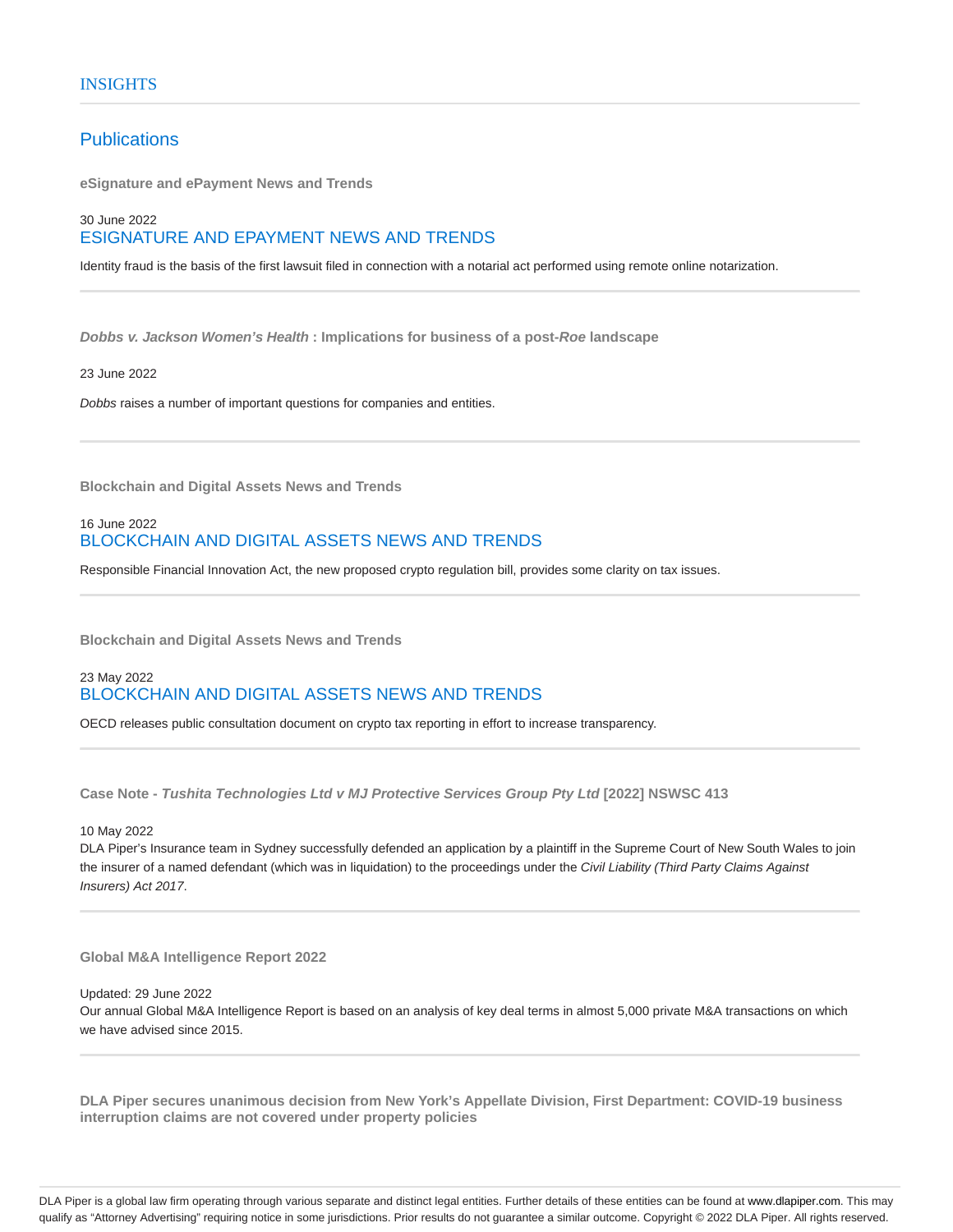The policyholder in the case argued that COVID-19 droplets and respiratory particles that transmit the virus physically altered its premises.

**Amendments to Comprehensive Insurance Disclosure Act are in effect: What New York defendants need to know**

## 15 March 2022

The amendments alleviate some of the act's more onerous disclosure obligations.

**Aiscension: an AI tool to ensure effective risk management by detecting anti-competitive practice**

#### 24 February 2022

Anti-competitive activity has been rife in companies for centuries and there are many who like to take the ostrich approach and bury their head in the sand. However, it is known that this approach to risk management is ineffective should the regulators come looking, and with fines of up to 10% of global turnover, it is a big risk to take.

**NAIC continues review of private equity-owned insurer issues**

#### 24 February 2022

Continuing to scrutinize the increase in ownership by private equity firms.

**Are COVID-19 business interruption claims covered under property policies?**

#### 16 February 2022

A claim that the presence of COVID-19 on company property caused "direct physical loss or damage" to the property.

#### **Why I Lawyer: Q&A with Richard Hans**

## 19 January 2022 WHY I LAWYER

The beauty of the law is that it always reminds us that issues and problems that arise in life are rarely simple, and that finding an answer or a solution often requires one to consider all angles. In that sense, being a lawyer has helped me be more reflective and balanced.

**New York implements new insurance coverage disclosure rules for defendants**

#### 18 January 2022

The act requires defendants in civil litigation to disclose extensive information regarding their insurance coverage within 60 days of filing an answer.

**Why I Lawyer: Q&A with Scott Wilson**

6 January 2022 WHY I LAWYER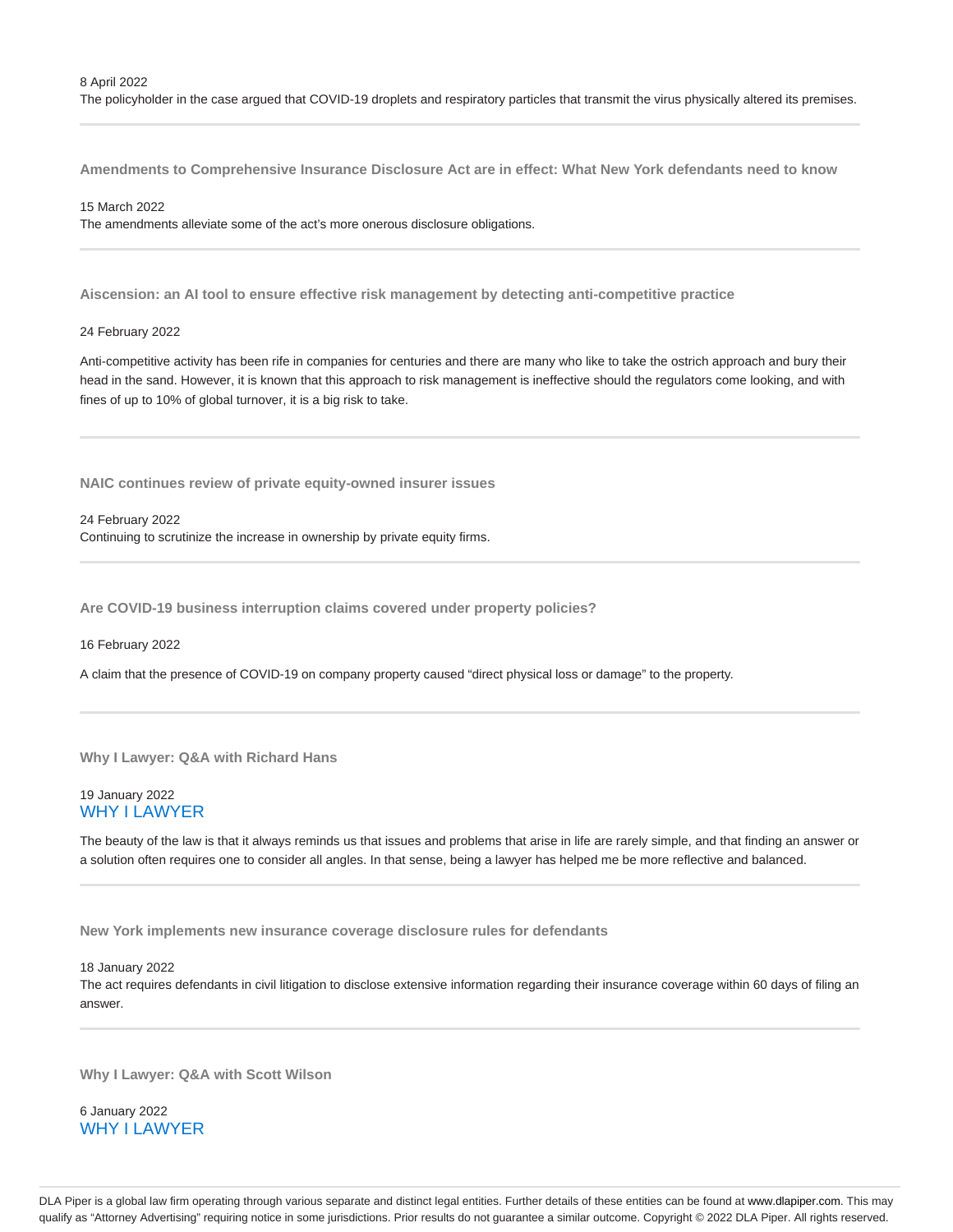I love being in the trenches with a client who is facing a crisis on multiple fronts—in litigation, with government investigators, and in the media—and charting a path through all the uncertainty.

**A legal overview**

## 4 January 2022 UNDERSTANDING THE UK NATIONAL SECURITY & INVESTMENT REGIME PODCAST

In episode 2 of our podcast series we discuss the legal context of the regime: how it will operate and the implications for businesses. In particular, the legislation - which comes into force today, 4 January - has wide reaching implications for M&A involving businesses or assets connected with the UK.

**ABN Amro v RSA (and others): Courts give important guidance on policy interpretation, misrepresentation / non-disclosure and non-avoidance clauses, and sue and labour clauses**

13 December 2021

The ABN Amro v RSA (and others) judgments at first instance and appeal level provide useful direction on key topics for all those operating in the insurance sector including underwriters, claims managers, policyholders and brokers.

**NAIC launches review of private equity-owned insurer issues**

9 December 2021 Key details and implications of the decision.

**The Glasgow Climate Pact: What does it mean for Business?**

23 November 2021

In this article, members of our Sustainability and ESG Steering Committee share their thoughts on eight key themes emerging from COP26 and what they mean for business.

**An interview with Aldersgate Funding**

#### 11 October 2021

In this podcast, DLA Piper partner Henry Quinlan interviews Jim Holding and Matthew Lo at Aldersgate Funding Limited, who shed some light on the advantages of litigation and arbitration funding; the types of claims eligible for funding; the process of funding a case; and the jurisdictional constraints on this type of financing.

DLA Piper · Aldersgate Funding on how litigation funding can help your business

**Episode 2 - How can insurers contribute to a more sustainable economy?**

## 30 September 2021 FUTURE INSURER SERIES

In this latest episode of our Future Insurer Series we speak to Butch Bacani (Programme Leader, UN Environment Programme's Principles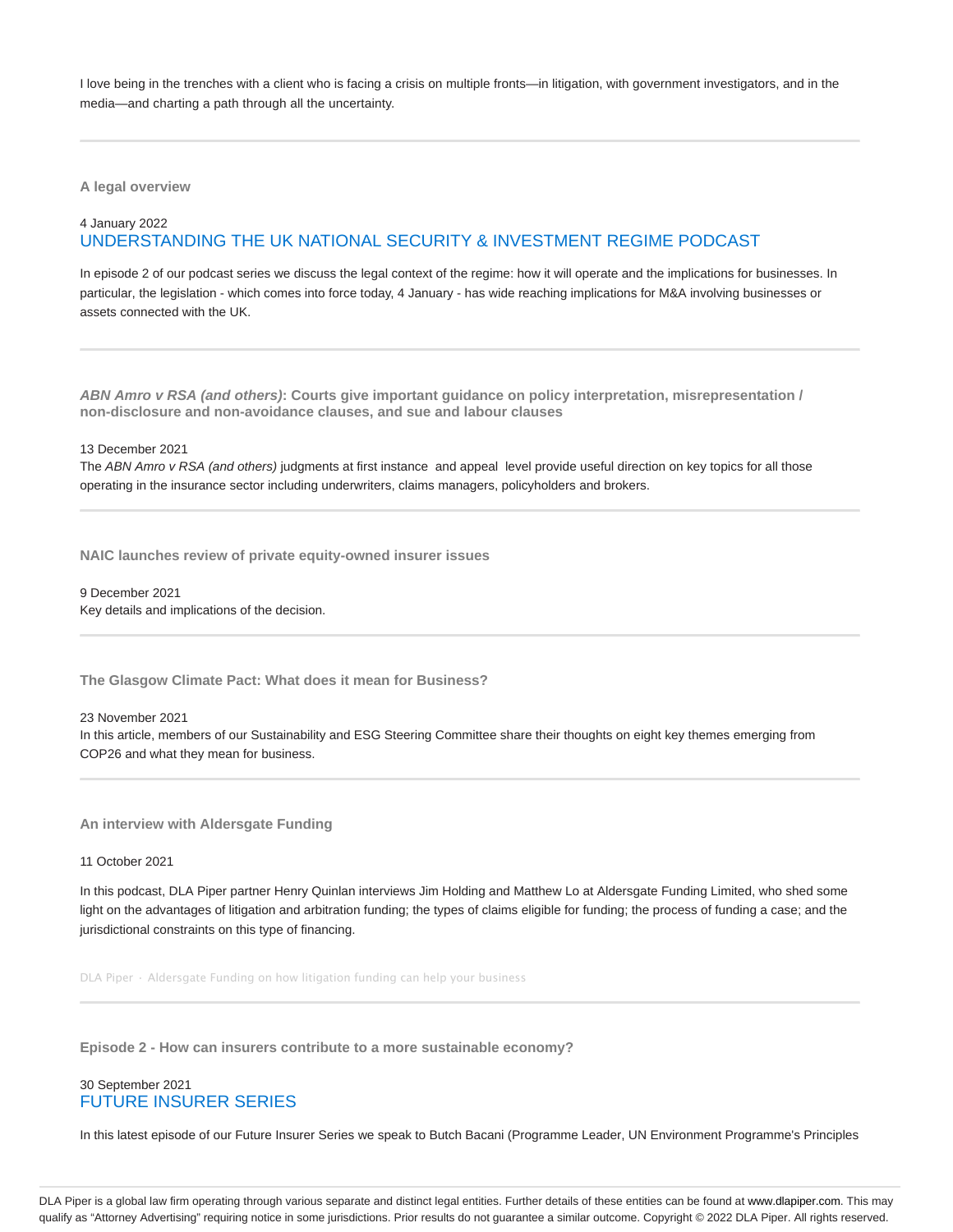for Sustainable Insurance Initiative) about the Net-Zero Insurance Alliance, the integration of sustainability and ESG on both sides of an insurer's balance sheet and what the industry can do to support the transition to a sustainable future in a way that no one is left behind.

**New workplace sexual harassment laws passed – (some) Respect@Work recommendations become law**

#### 8 September 2021

After months of anticipation, the Australian Federal Government's Sex Discrimination and Fair Work (Respect at Work) Amendment Act 2021 has now passed both houses of Parliament. The amendment contains important reforms to address workplace sexual harassment.

**Episode 1 - Embedding ESG principles into the insurance industry**

## 21 July 2021 FUTURE INSURER SERIES

Episode 1 of our Future Insurer Series features DLA Piper's Heike Schmitz (Counsel, International Insurance SESG Lead) and Fabienne Crisovan (Head of ESG Legal and Corporate Law) at Zurich Insurance Group discussing the role of the legal function in embedding ESG in the insurance industry.

**NY insurance regulator's new report highlights asset side of insurer climate risks, proposes mitigation strategies**

12 July 2021 The report concludes that, in the move to net zero, insurers' assets are meaningfully exposed to transition risks.

**NAIC holds inaugural meeting of the E-Commerce Working Group**

6 July 2021 There may be substantial utility to permanently adopting many of the emergency orders and rules established early in the pandemic.

**Global M&A Intelligence Report 2021**

23 June 2021

Our annual Global M&A Intelligence Report is based on an analysis of key deal terms in over 3,200 private M&A transactions on which we advised since 2015.

**Whatever your sector, ransomware attacks are changing how to think about platform security risk: Action steps**

14 June 2021

In an increasingly digitized economy, creating awareness of platform security risks is critical.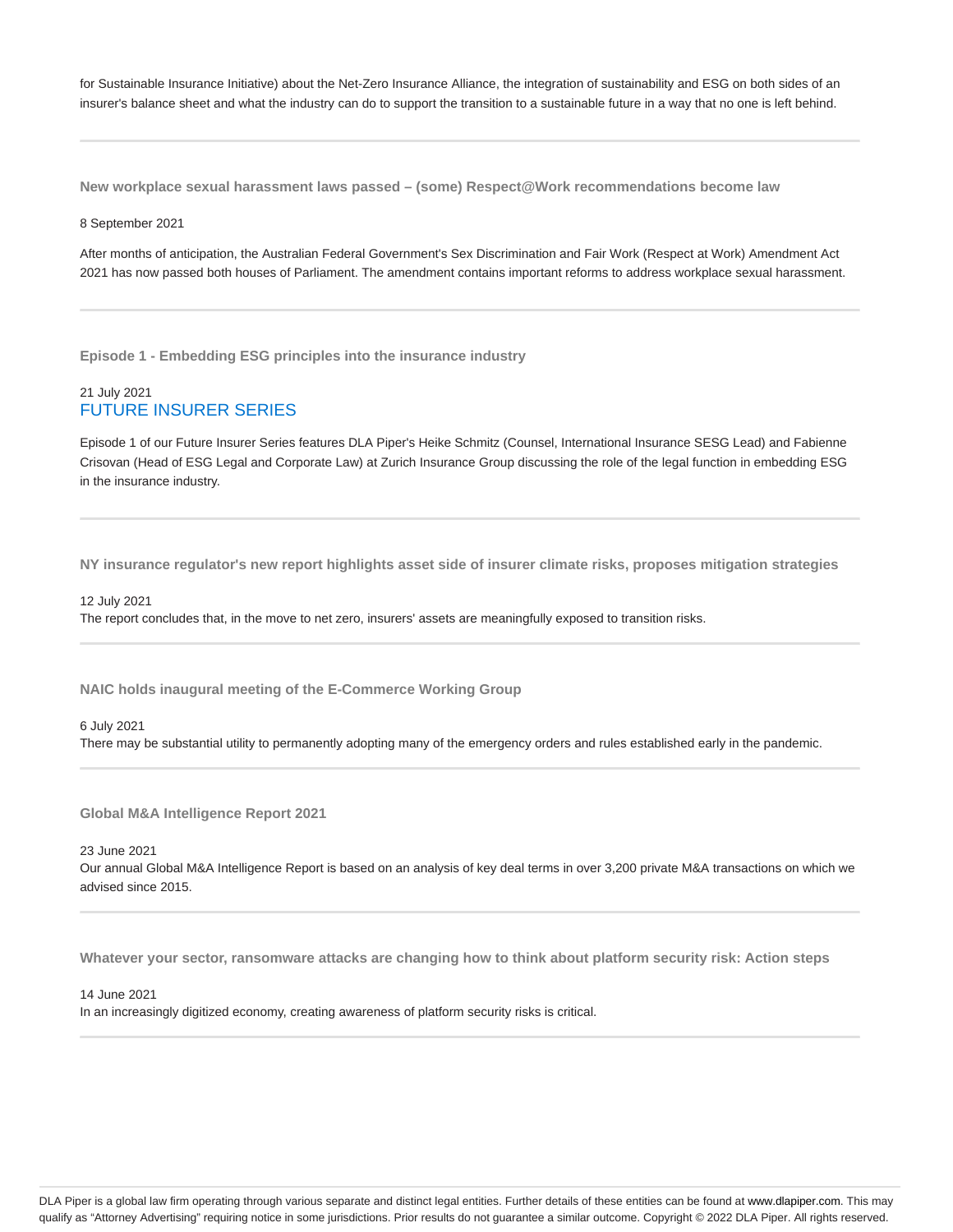**Guidance on COBRA subsidies under the American Rescue Plan Act**

1 June 2021 Key aspects of the guidance.

**Court holds NYDFS "best interest" rule is unconstitutionally vague**

6 May 2021

The Appellate Division appears to have found that the scope of what the NYDFS defined as a recommendation, and therefore actionable conduct, was so broad as to encompass all statements by a producer.

**Democrats reintroduce Climate Risk Disclosure Act**

27 April 2021

The bill aims to help companies and investors assess their exposure to climate-change risk and to push companies to address their contributions to climate change.

**Are SPACs crossing the pond? Implications for D&O insurers**

## 1 April 2021 INSURANCE HORIZONS

Recent years have seen an explosion in the US in the use of SPACs, short for Special Purpose Acquisition Company, to raise equity capital for the purposes of acquiring another company.

**Imminence does not mean haste**

## 4 March 2020 EU SUSTAINABLE FINANCE

Sustainability and ESG stewardship are at the forefront of investment managers' and investment funds' agendas under the combined pressure of investors and as a result of several important pieces of regulation becoming live. SFDR is one of them. It will become applicable in phases, the first deadline being as early as 10 March 2021.

**Corruption Perceptions Index 2020 - a regional perspective**

11 February 2021

Last week Transparency International launched the 2020 edition of its Corruption Perceptions Index (CPI), which ranks 180 countries and territories by their perceived levels of public sector corruption, according to experts and business people, using a scale of zero to 100 (100 being very clean and zero being highly corrupt).

**PRA evaluation of the senior managers and certification regime**

27 January 2021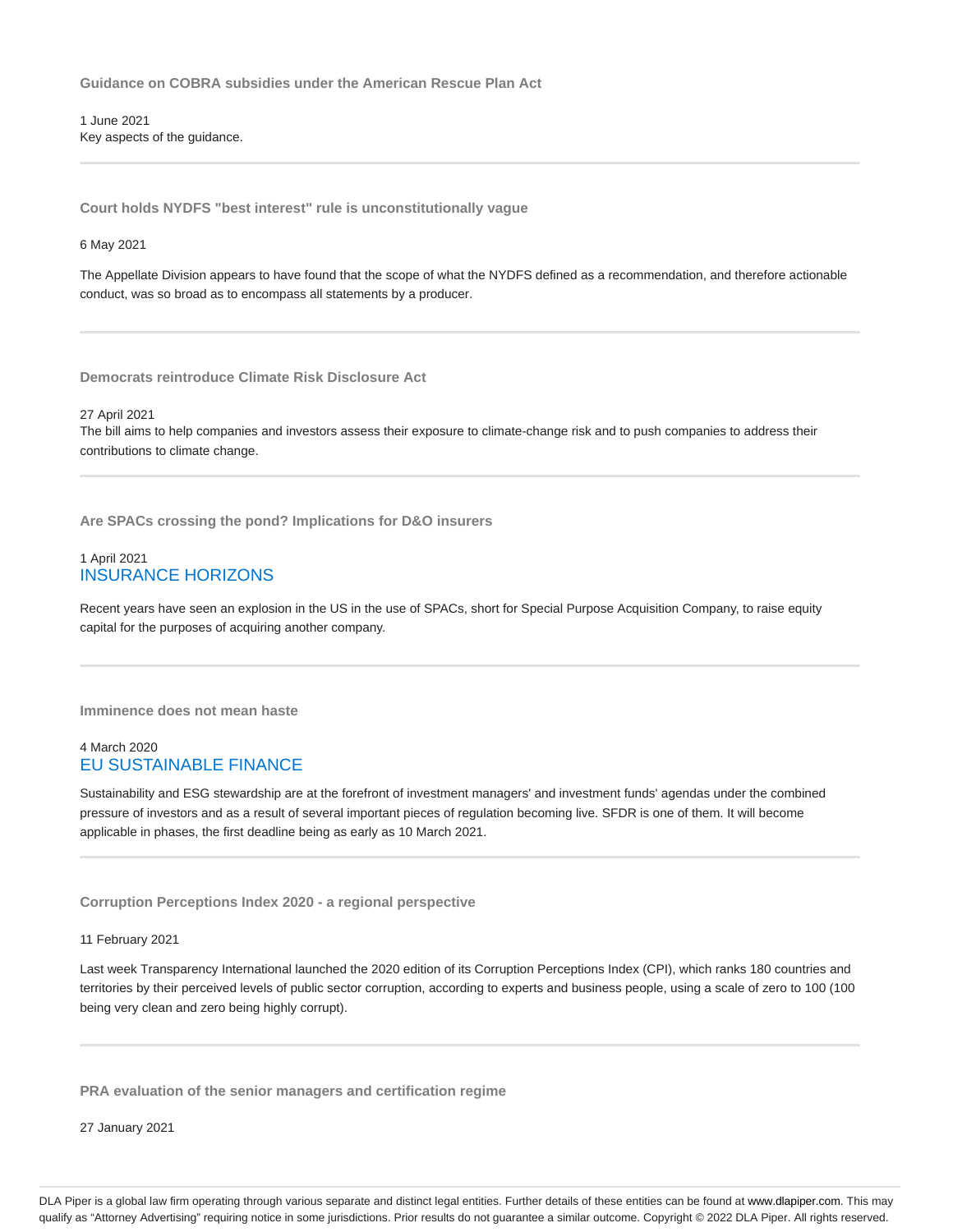On 15 December 2020, the Prudential Regulation Authority (PRA) published an evaluation of the Senior Managers and Certification Regime (SMCR). The PRA found that the regime has generally been successful in improving conduct and accountability. A large majority (around 95%) of the firms surveyed told the PRA that the SMCR was having a positive effect on individual behaviour. However, the PRA's evaluation also identified some unintended consequences such as a lack of diversity in recruitment.

**The Insurance Bill 2020: Update on Hong Kong's new Insurance-Linked Securities (ILS) regime**

## 21 January 2021 INSURANCE HORIZONS

The Insurance (Amendment) Bill 2020 (IO Bill) passed on 17 July 2020 provides for a new regime under the Insurance Ordinance (Cap. 41) enabling the issuance of insurance-linked securities (ILS) by special purpose insurers (SPI). Subsequently on 4 September 2020, the Insurance Authority (IA) published a consultation paper on the draft Insurance (Special Purpose Business) Rules (Consultation Paper), which has proposed some draft rules for the ILS scheme, such as the scope of eligible investors, the minimum investment size and relevant offences and penalties (Draft Rules).

**UK FCA test case on business interruption insurance: Supreme Court decision preview**

#### 14 January 2021

The UK Supreme Court will, on Friday 15 January, hand down its decision in the non-damage business interruption insurance test case.

The test litigation is the first of its kind in the UK, and the ruling will affect around 60 insurers and 370,000 policyholders. It will clearly be significant for policies covering non-damage business interruption, but it's also possible the decision will have wider implications, as the appeal submissions addressed some key insurance issues, particularly relating to causation.

**Boardroom Brexit: What the deal means for business**

## 31 December 2020 BOARDROOM BREXIT

Welcome to this last edition of Boardroom Brexit, marking the end of the negotiations and the agreement of a new trade deal, the UK-EU Trade and Cooperation Agreement (TCA). In this edition, we summarise the impact of the deal on all aspects of business operations in one place – please use the hyperlinks below to help you navigate the report.

**Boardroom Brexit: What the deal means for trade in services**

## 31 December 2020 BOARDROOM BREXIT

The TCA has substantial sectoral coverage, including professional and business services (e.g. legal, auditing, architectural services), delivery and telecommunication services, computer-related and digital services, financial services, research and development services, most transport services and environmental services.

**Senate approves bill eliminating antitrust exemption for health insurers**

29 December 2020 New antitrust compliance challenges for the health insurance industry.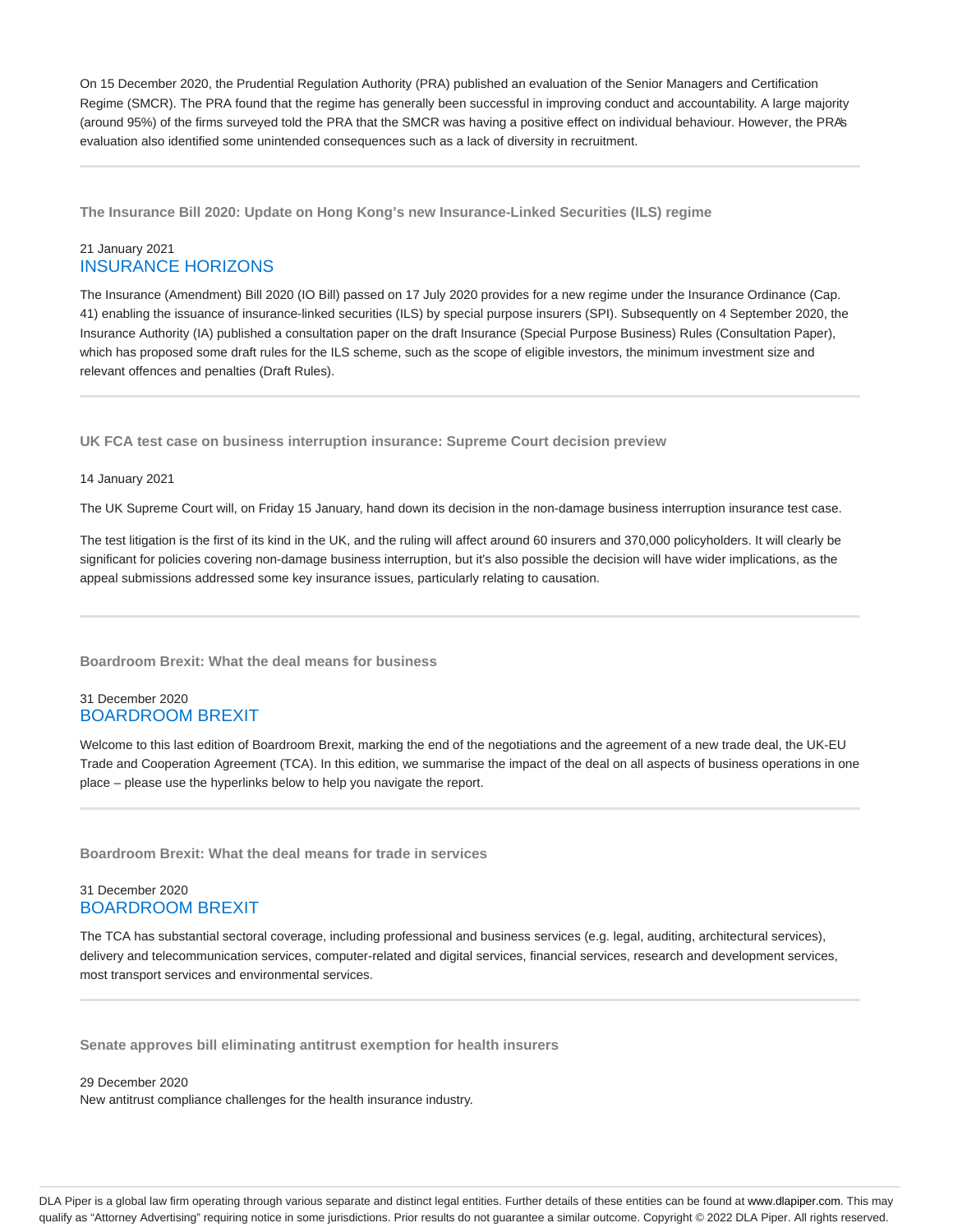**Navigating risk and compliance in government contracts M&A**

14 December 2020

Webinar now available: government contracts and pre-closing diligence.

**New report on sustainability and ESG issues in the insurance sector**

## 12 November 2020 ESG HANDBOOKS AND GUIDES

Our comprehensive new report - Addressing the Sustainability Imperative - explains major global initiatives and frameworks, and those at a national level in 19 countries.

**Creating voluntary carbon markets: IIF recommendations and consultation – suggestions due by December 10**

#### 17 November 2020

The Taskforce's recommendations are based on core carbon principles to help establish standardized benchmark contracts for listing on exchanges and using existing infrastructure.

**Contracting for the climate: The Climate Contract Playbook is a trove of climate clauses**

#### 11 November 2020

Contracts have become an essential vehicle for companies seek to mitigate their environmental risks and limit their carbon footprints.

**Germany's New Foreign Direct Investments (FDI) Act took effect on 11 October 2020**

#### 19 October 2020

In addition to the intended amendments to the Foreign Trade and Payments Act Germany's Federal Government on 20 May 2020 has decided on a bill that broadens the scope and the scrutiny with regard to foreign investments.

**China Enforces Tax Collection on Employees Working for Chinese-invested Enterprises Overseas**

## 16 October 2020

With the recent IIT reform in 2019, and the introduction of a number of implementation rules (particularly the tax policy on overseas income), it appears the China tax authorities are taking a harder stance on how overseas income derived by China tax residents will be taxed in China, starting with Chinese expatriates working for Chinese state-owned enterprises.

**Mass layoffs and collective redundancies guide**

## 6 October 2020

As COVID-19 continues to impact the global economy in unprecedented ways, companies that have had to scale back or shut down operations are bracing for what the next few months will bring, and what this means for their workforces. In this guide, we examine key considerations for employers looking to make permanent reductions in force across APAC.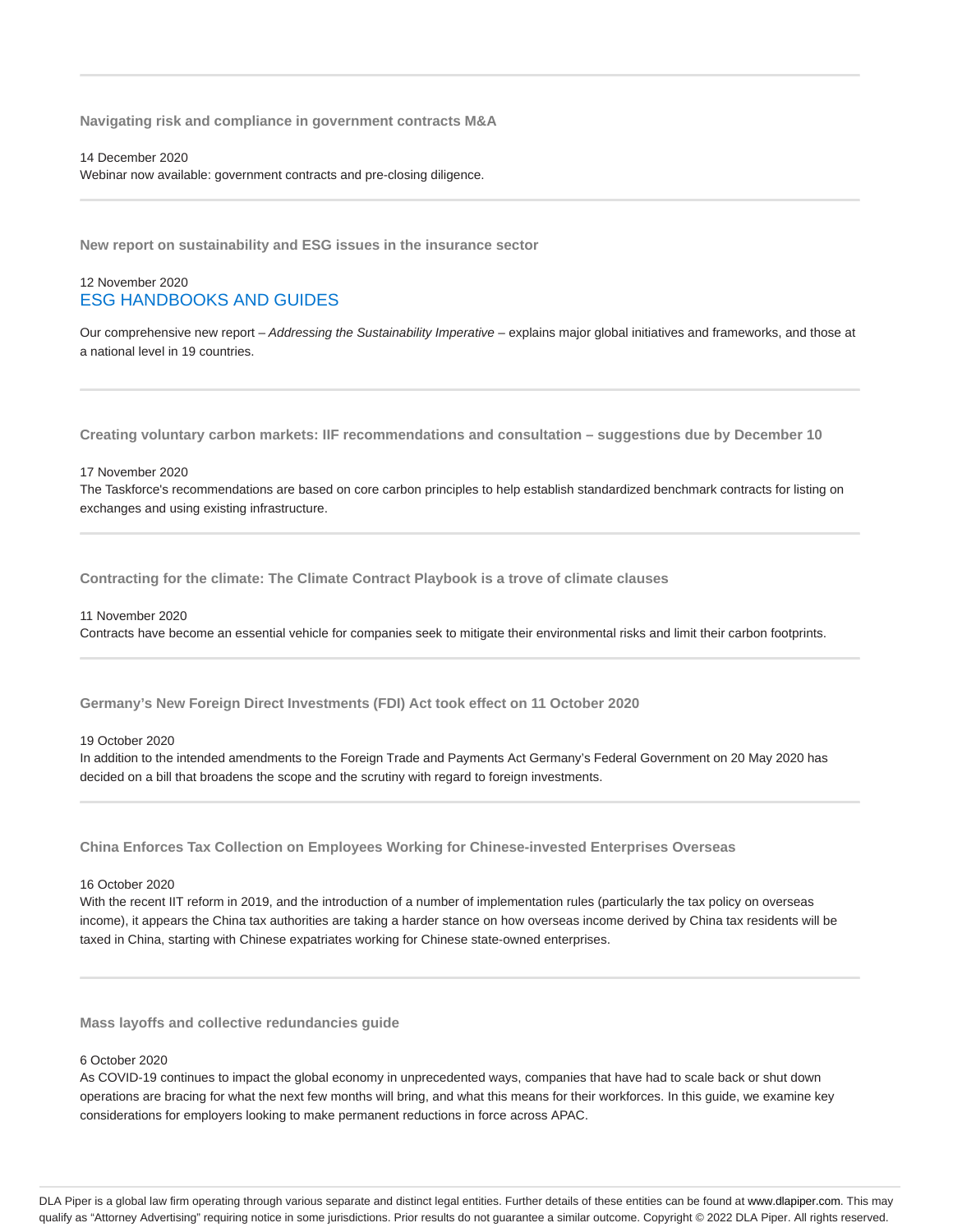**New York Department of Financial Services issues circular on climate change and financial risks**

#### 1 October 2020

The NYDFS expects insurers to start integrating the consideration of financial risks from climate change into their governance framework, risk management processes and business strategies.

**New CFIUS regulations change mandatory filing requirements and increase the importance of US export controls**

#### 30 September 2020

The new rule modifies the criteria that trigger a mandatory filing with CFIUS, potentially subjecting more transactions to mandatory CFIUS review.

**eSignature and ePayment News and Trends**

## 30 September 2020 ESIGNATURE AND EPAYMENT NEWS AND TRENDS

CFPB seeks to promote innovation by giving financial firms more opportunities and compliance flexibility to try new technologies, practices and methods – plus latest legal, regulatory and case law developments.

**Blockchain and Digital Assets News and Trends**

## 23 September 2020 BLOCKCHAIN AND DIGITAL ASSETS NEWS AND TRENDS

The court finds that a valid arbitration agreement exists in the ongoing WAX tokens dispute – plus latest legal, regulatory and case law developments.

**Washington state undertakes study of captives to capture premium taxes amid COVID-19**

#### 10 September 2020 It is anticipated that the Washington state legislature will be interested in authorizing greater tax enforcement in this area.

**Blockchain and Digital Assets News and Trends**

## 21 August 2020 BLOCKCHAIN AND DIGITAL ASSETS NEWS AND TRENDS

California appellate court affirms judgment for Coinbase in lawsuit over Bitcoin Gold – plus latest legal, regulatory and case law developments.

**New national security regulations subject more insurance sector transactions to CFIUS review**

20 August 2020 Transactions in the insurance sector are squarely in the CFIUS crosshairs.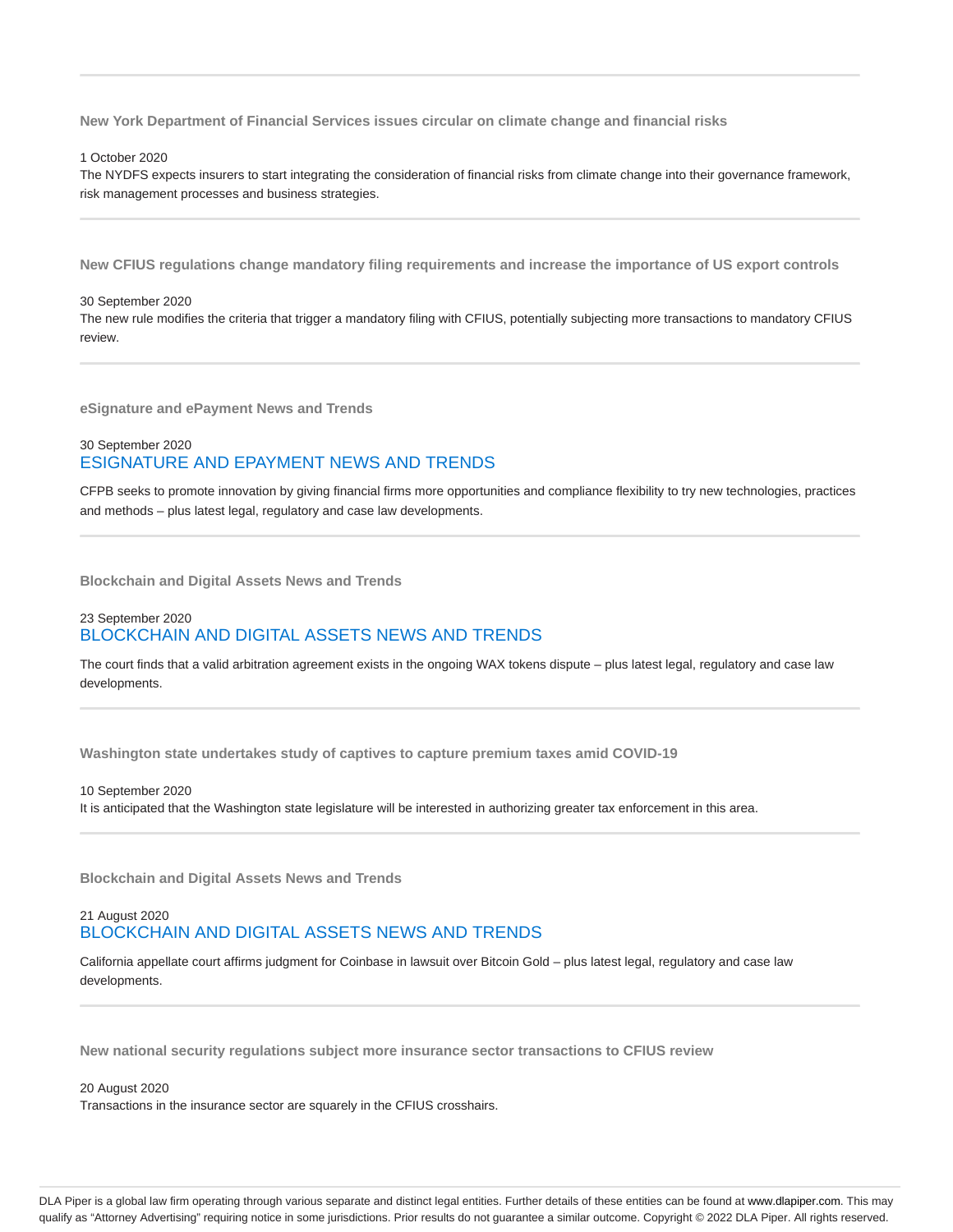**Release of exposure draft legislation for major reforms to Australia's Foreign Investment Framework**

10 August 2020

Many governments around the world have been strengthening their laws relating to foreign investment. Australia is no exception to this development and has just released proposed sweeping reforms to its foreign investment regime. In this article, we provide a high level overview of the key proposed amendments and our thoughts on how some of those proposals are likely to affect foreign investment into Australia.

**eSignature and ePayment News and Trends**

## 30 July 2020 ESIGNATURE AND EPAYMENT NEWS AND TRENDS

OCC says national banks may provide cryptocurrency custody services – plus latest legal, regulatory and case law developments

**Hong Kong Government increases statutory entitlement for maternity leave**

16 July 2020

On 10 October 2018, the Chief Executive stated in her policy address that the government proposed to increase the statutory maternity leave entitlement from ten to 14 weeks.

**Getting surplus lines right in California: A podcast with DLA Piper's Nicole Zayac**

17 June 2019

California differs from most states in the strictness of its laws and regulations covering activities of surplus lines insurers.

**Terrorism insurance in America Whats next?**

1 JUL 2014 PREA QUARTERLY

**Blockchain - a revolution for the insurance sector with some risks**

## 9 MAR 2017

Blockchain is "the most important invention since the Internet itself" according to Marc Andreessen. And there is no doubt that there are huge potentials for the insurance sector to exploit such technology, but as any new technology, it will also lead to new legal risks.

**NYDFS announces final cybersecurity rules for financial services sector: key takeaways**

22 FEB 2017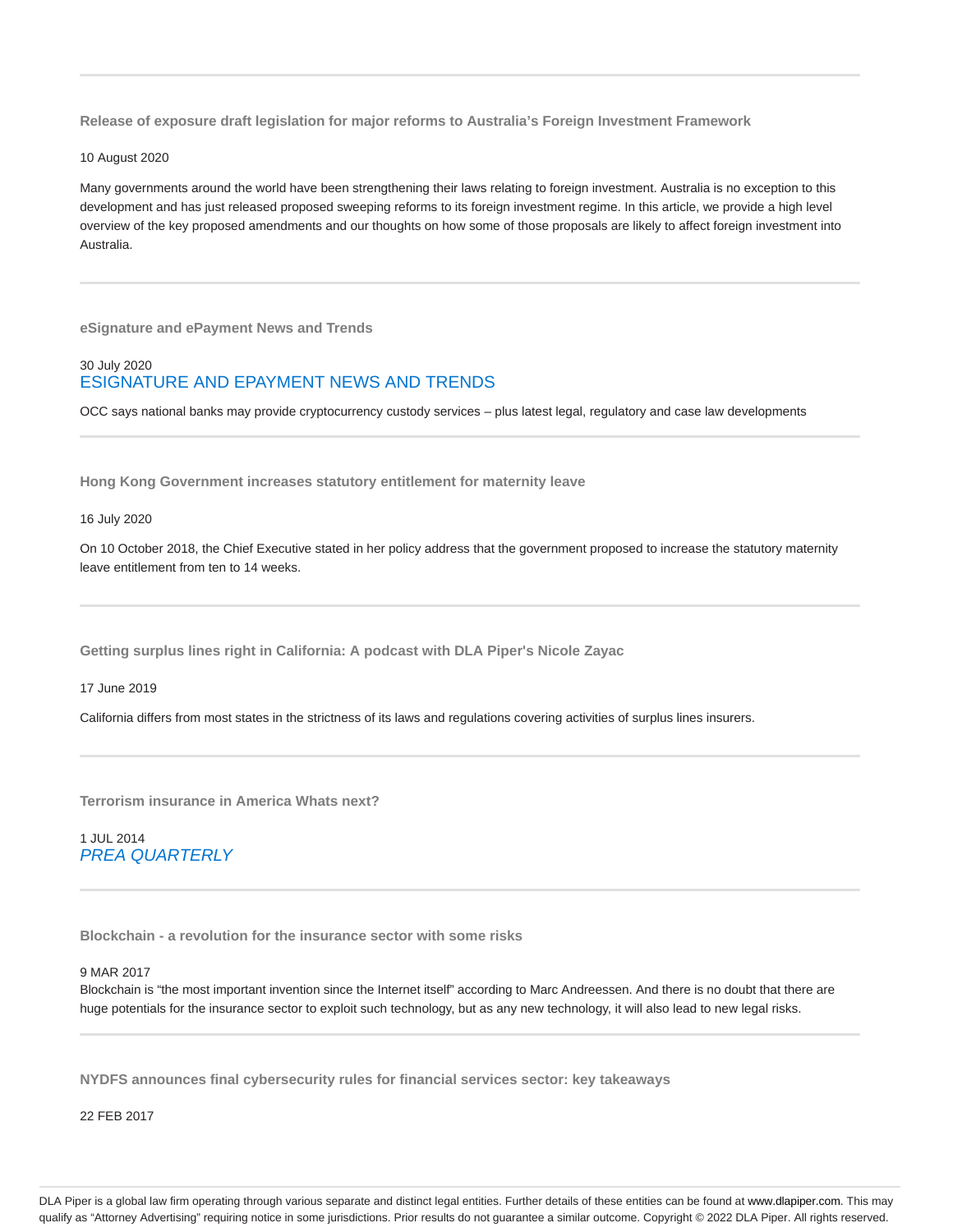The Final Rule's reach is very broad and presents operational challenges. It may prompt other states to enact their own rules.

**Insurance Review May 2016**

5 MAY 2016

Welcome to Insurance Review May 2016. DLA Piper's annual publication dedicated to the insurance industry. In this issue we look at the following topics:

**Using representations and warranties insurance in global M&A deals: 8 questions and answers**

#### 16 FEB 2016

R&W insurance can offer both buyers and sellers the additional confidence often needed to close the deal. Such insurance may be especially useful in global M&A transactions, particularly in Latin America.

**Sweeping financial services reforms include new insurance regulations**

25 Aug 2010

# **FVENTS**

# **Previous**

**Using AI to monitor your compliance risks**

31 March 2022 **Webinar** 

**Current issues in insurance regulation 2021**

24 September 2021 | 9:00 - 1:00 ET Webinar

**Embracing Digital Evolution**

15 September 2021 **Webinar**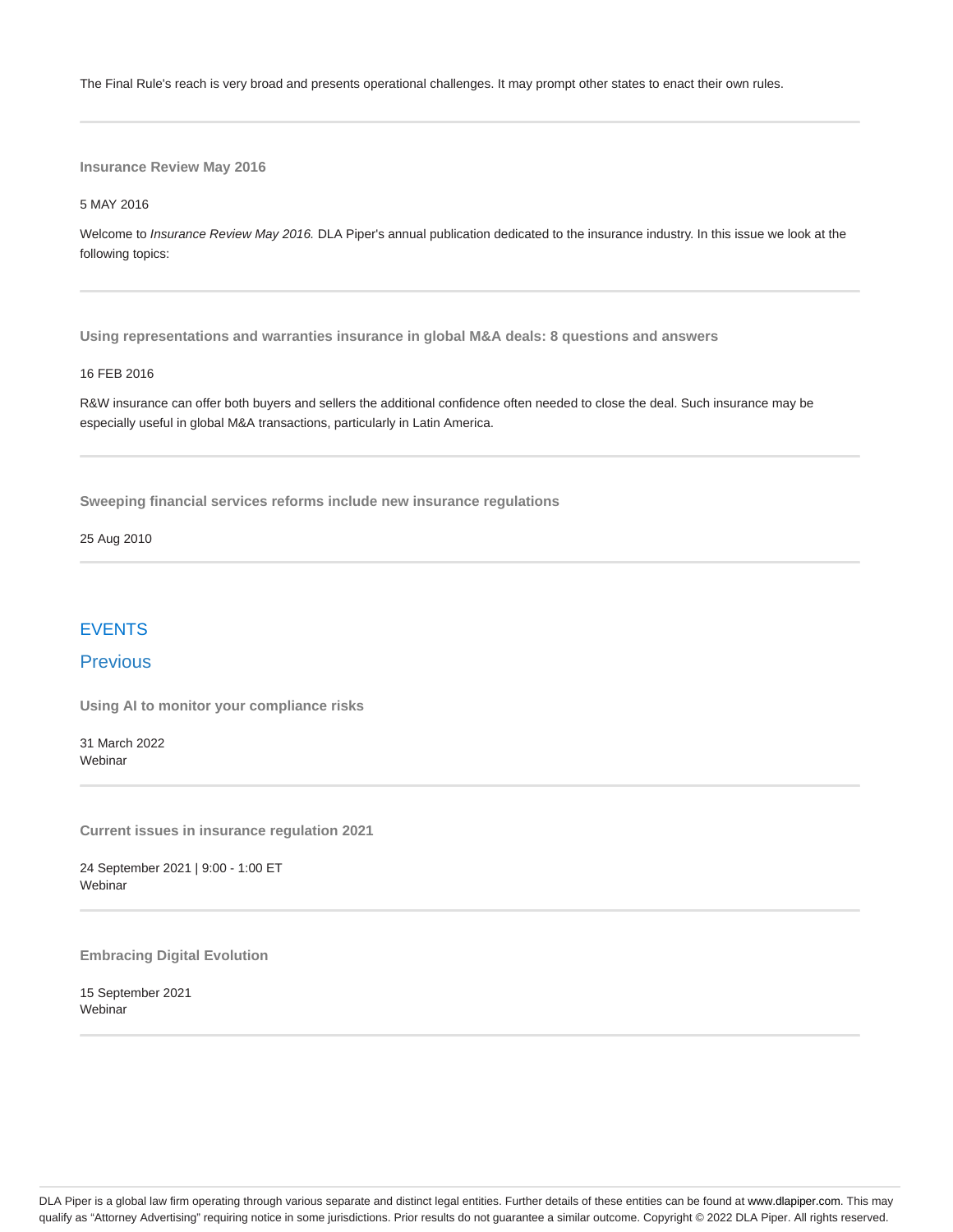**Sustainability – The Year of Action**

4 May 2021 Webinar

**Addressing the sustainability imperative**

9 December 2020 | 1:00 – 2:00 ET Webinar

**EDPB recommendations for safeguarding data transfers after Schrems II**

19 November 2020 **Webinar** 

**Planning for an Uncertain World**

16 November 2020 TECHLAW EVENT SERIES

**Webinar** 

**Addressing the Sustainability Imperative**

12 November 2020 Webinar

**M&A and startups: Born out of a crisis**

21 September 2020 Webinar

**TechLaw**

31 July 2020 TECHLAW EVENT SERIES

Webinar

# **NEWS**

**DLA Piper lawyers and practices ranked in latest edition of The Legal 500**

15 June 2022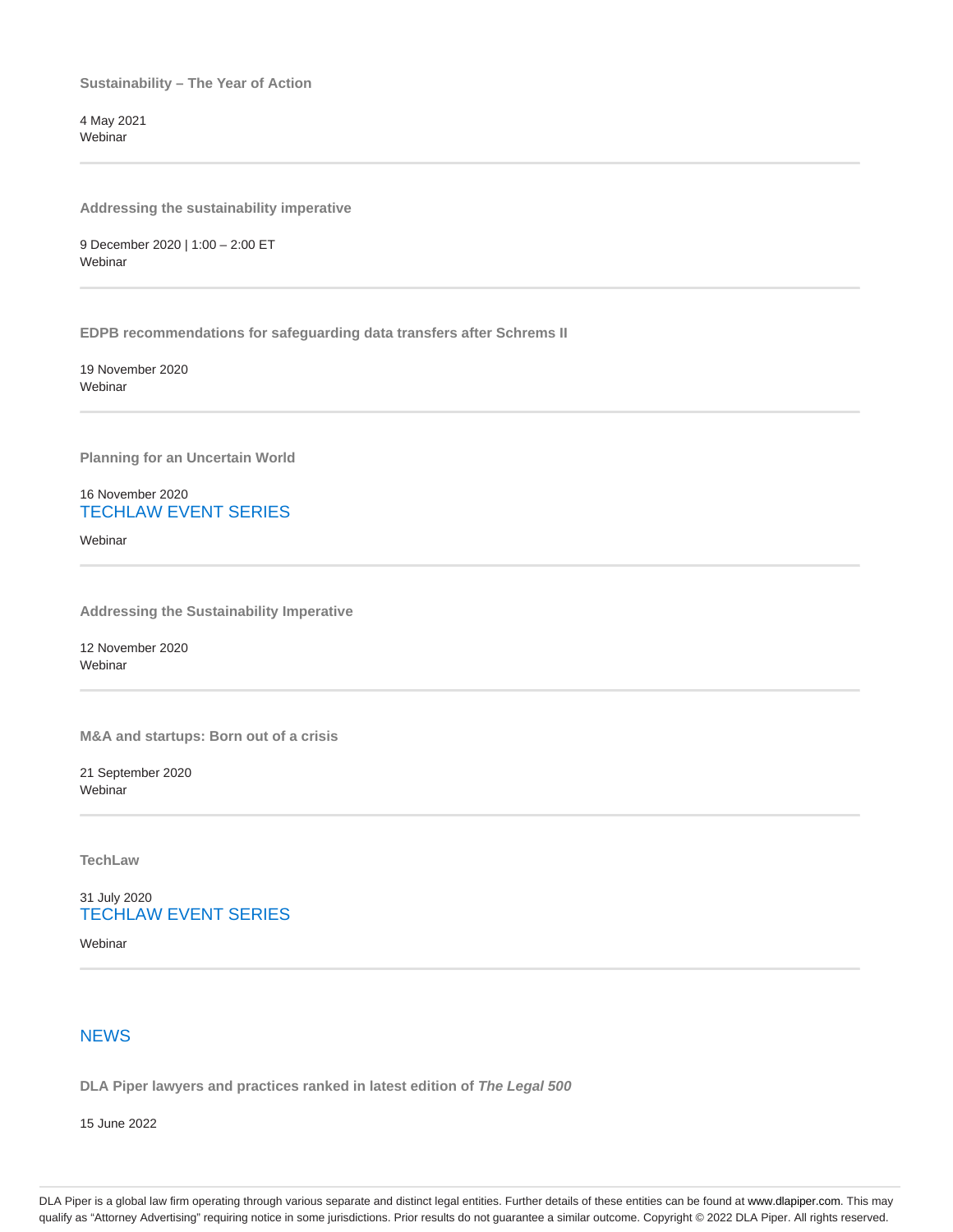DLA Piper announced today that the firm received 52 firm rankings and 273 lawyers were featured in The Legal 500 United States 2022 guide.

**DLA Piper recognized as one of the "Most Recommended Law Firms" by BTI Consulting Group**

26 July 2021

Due to its ability to "exceed client expectations and consistently demonstrate deep business understanding," DLA Piper is pleased to announce that it has been named one of the 11 Most Recommended Law Firms by BTI Consulting Group for 2021.

**DLA Piper advises insurtech company EIS in US\$100 million growth investment from TPG**

14 July 2021 DLA Piper represented EIS in a growth investment of more than US\$100 million from TPG.

**DLA Piper lawyers and practices ranked in latest edition of The Legal 500**

17 June 2021

DLA Piper announced today that the firm received 42 individual lawyer rankings and 49 firm rankings in The Legal 500 United States 2021 guide.

**DLA Piper lawyers and practices ranked in latest Chambers edition**

1 June 2021

DLA Piper today announced that the firm received 216 lawyer rankings and 94 firm rankings in Chambers USA's 2021 guide.

**DLA Piper partners and firm COO named to Law360 2021 Editorial Advisory Boards**

10 May 2021

DLA Piper is pleased to announce that 11 of its lawyers, as well as firm COO Bob Bratt, have been named to Law360s 2021 Editorial Advisory Boards.

**DLA Piper advises Mitsui Sumitomo and MS Amlin in acquisition of International Transportation Marine Office**

26 April 2021

DLA Piper represented Tokyo-based Mitsui Sumitomo and its UK-based subsidiary MS Amlin in an agreement by MS Amlin to acquire International Transportation and Marine Office.

**Scott Fischer joins DLA Piper's Insurance sector in New York**

24 March 2021

DLA Piper announced today that Scott Fischer has joined the firm's Insurance sector as a partner based in New York and as head of the US Insurance Regulatory practice.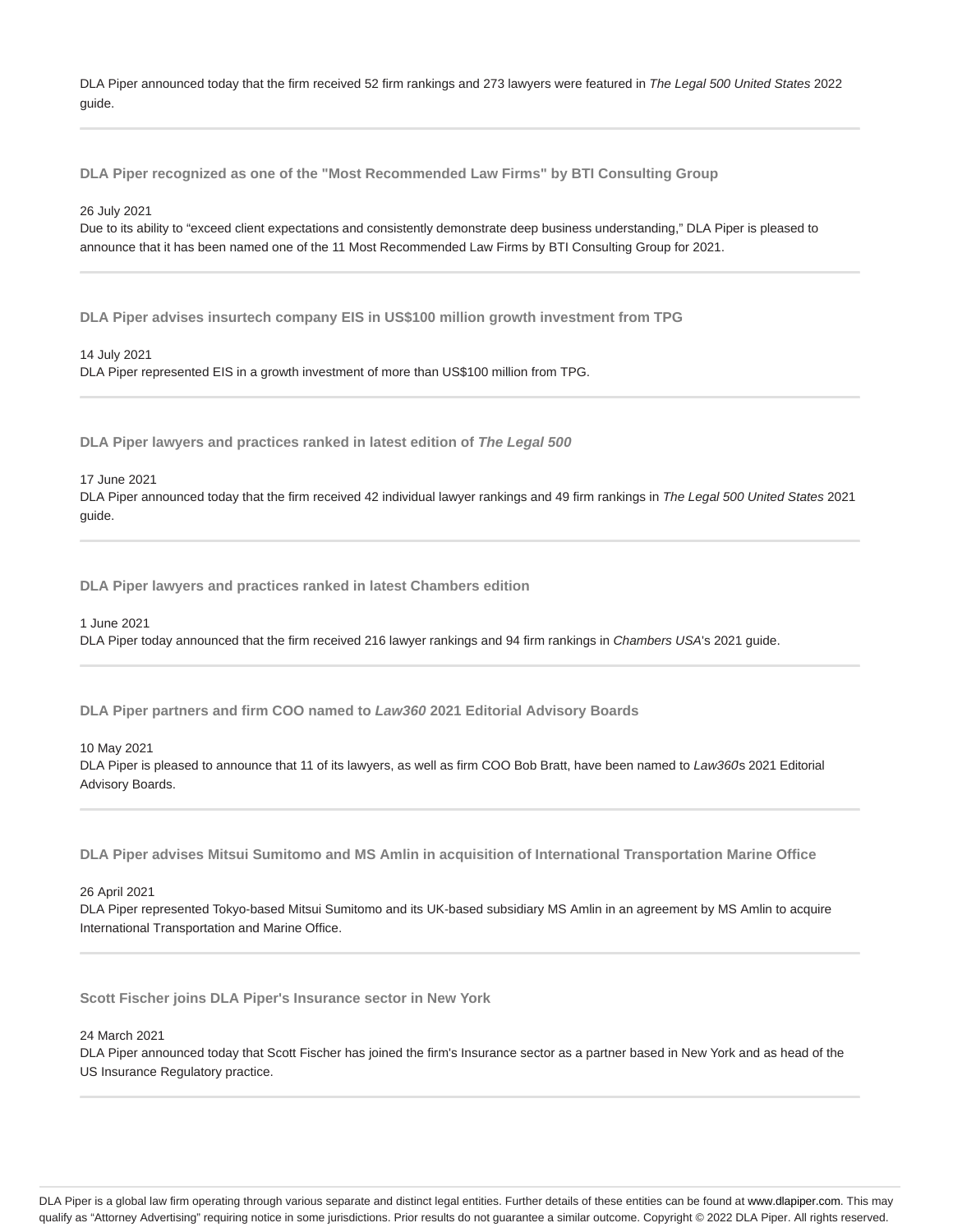**DLA Piper advises Sidecar Health in US\$125 million Series C financing**

### 3 February 2021

DLA Piper represented health insurtech company Sidecar Health in its recent US\$125 Series C financing, resulting in its subsequent valuation at US\$1 billion.

**DLA Piper publish global report on sustainability for the insurance industry**

13 November 2020

DLA Piper has today published a comprehensive global report on sustainability and the implications on the insurance industry. The report looks at sustainability-related initiatives and frameworks around the world and analyses the current status in 19 countries.

**DLA Piper named Law Firm of the Year for Real Estate and Insurance at the JUVE Awards**

30 October 2020

DLA Piper has been named Law Firm of the Year for Real Estate and Insurance at the JUVE Awards, in a ceremony which took place on Thursday 29 October.

**Campos Mello Advogados partner Marcella Hill to join Dive In Festival panel discussing generational conflict in the workspace**

22 September 2020 Marcella Hill will speak on a "Generations and the Future of Work" panel at the insurance industry's Dive In Festival.

**DLA Piper advises NFP in its acquisition of Rose & Kiernan, Inc.**

18 August 2020

DLA Piper represented NFP in its recent acquisition of Rose & Kiernan, Inc.

# Sustainability and ESG

The global insurance sector is more affected than most sectors by Sustainability and Environmental, Social and Governance (ESG) risks such as climate change, social and political unrest and governance failures.

Conversely, however, the insurance sector is uniquely placed to support the world's transition to a sustainable, low-carbon economy. The sector has already taken a lead in integrating sustainability into the business of insurance through its own activities, investee companies and policyholders. The Principles for Responsible Investment has now developed a number of insurance-specific initiatives and commitments, such as the UNEP FI Principles for Sustainable Insurance and the InsuResilience Global Partnership. Insurers are also at the forefront of sustainability initiatives such as the Net-Zero Asset Owner Alliance.

A number of sustainability-related themes affect the insurance sector.

# **PRODUCTS**

In designing insurance products, ESG risks play an important role. For example, a failure to address climate change means an increase in extreme weather events (floods, storms, heat waves and droughts), challenging insurers' risk assessment models and a reliance on historic data. Insuring businesses that have a negative climate impact can have reputational consequences and also impact insurers'